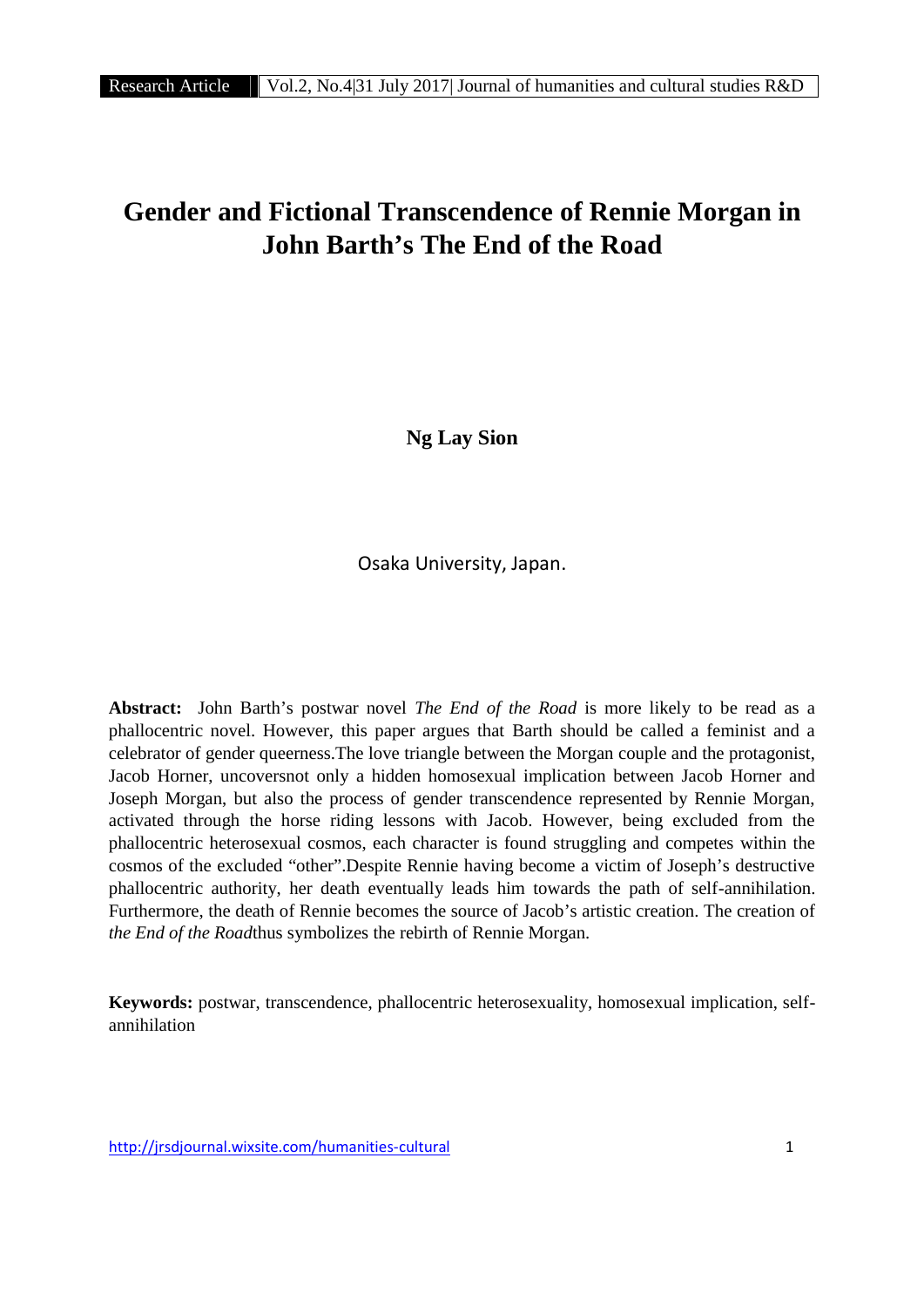## **1. Introduction**

One of the effects of World War Two was the spread of an atmosphere wherein no absolute value was to be trusted. During the postwar era the whole of Americansociety was split into two diverse groups: one pursued the "American Dream" while the otherwas suspicious of that egocentric society. Writers who belonged to the latter group used art and literature as their weapons to show society another side of reality. For instance, J.D. Salinger's *The Catcher in the Rye* (1951) describes a character that tries to escape from a society as a manipulator where men are invisible or not considered as individuals at all; John Barth's*The End of the Road* (1958) describes his main character as being in complete paralysis before the many options society offers him, thereby becoming incapable of making a choice.

Besides the issue of nihilism and the relationship between literature and the postwar society, the discourse of gender and sexuality also serves as an important theme to be explored.Despite the fact that many historians considered the 1950s as "an age of conformity," where prescribed distinct gender roles—breadwinning husbands and homemaking housewives was enforced and moving outside them was seen as "un-American," it was also during this period that gender and sexual diversity flourished (Bechtel 5). However, scholars who questioned the standard norm of masculinity and femininity, who argued for a more variegated understanding of postwar society and culture, tended to express their arguments in an indirect way. With regard to John Barth's works, as Stan Fogeland Gordon Slethaugcommend in *Understanding John Barth*, to be able to understand Barth one must understand a paradox in whichBarth"loves the myths, stories, and techniques that saturate accessible, realistic works of fiction, yet he cannot merely retell or represent them" (9). In other words, the readers are required to *read against the grain* instead of reading innocently in order to understand Barth's inner thought.

As Cynthia Davis suggests in "Heroes, Earth Mothers and Muses: Gender Identity in Barth's Fiction," Barth's traditional gender role is inherent in a "male-centered mythology" (110). Indeed, Barth's provocation of the "hatred of other gender" can be found in his short story "Night-Sea Journey," whereby the spermcalls"She"as "Other-than-a-he" (10; Davis 114). Davisthen concludes her analysis regarding John Barth's work as: "The result is female characters who are always seen from [the]outside, who are reduced to symbols, symbols moreover of the non-human aspects of life, and who are denied power even in that area by the insistence on the creative male perceiver" (119). Similarly, in *The End of the Road*, the protagonist Jacob Horner describes the wife of Joseph Morgan, Rennie Morgan, as an "unharnessed animal," in other words, as a non-human (*TER* 307). However, I argue that John Barth should not be criticizedas a phallocentric author but the opposite of it: a feminist thinker.

http://jrsdjournal.wixsite.com/humanities-cultural 2 Through the lens of queer criticism, this paper suggests that Barth can be seen as a celebrator of gender queerness. The first chaptersuggeststhat not only Rennie Morgan, but also Joseph Morgan and Jacob Horner areexcluded from the phallocentric heterosexual cosmos.In the second chapter,the competitive power between the excluded members will be focused upon and the analysis between Rennie Morgan and Joseph Morgan will be revisited.The third partdraws on the act of fictional writing, I argue that the act of writing down the story by Jacob holds a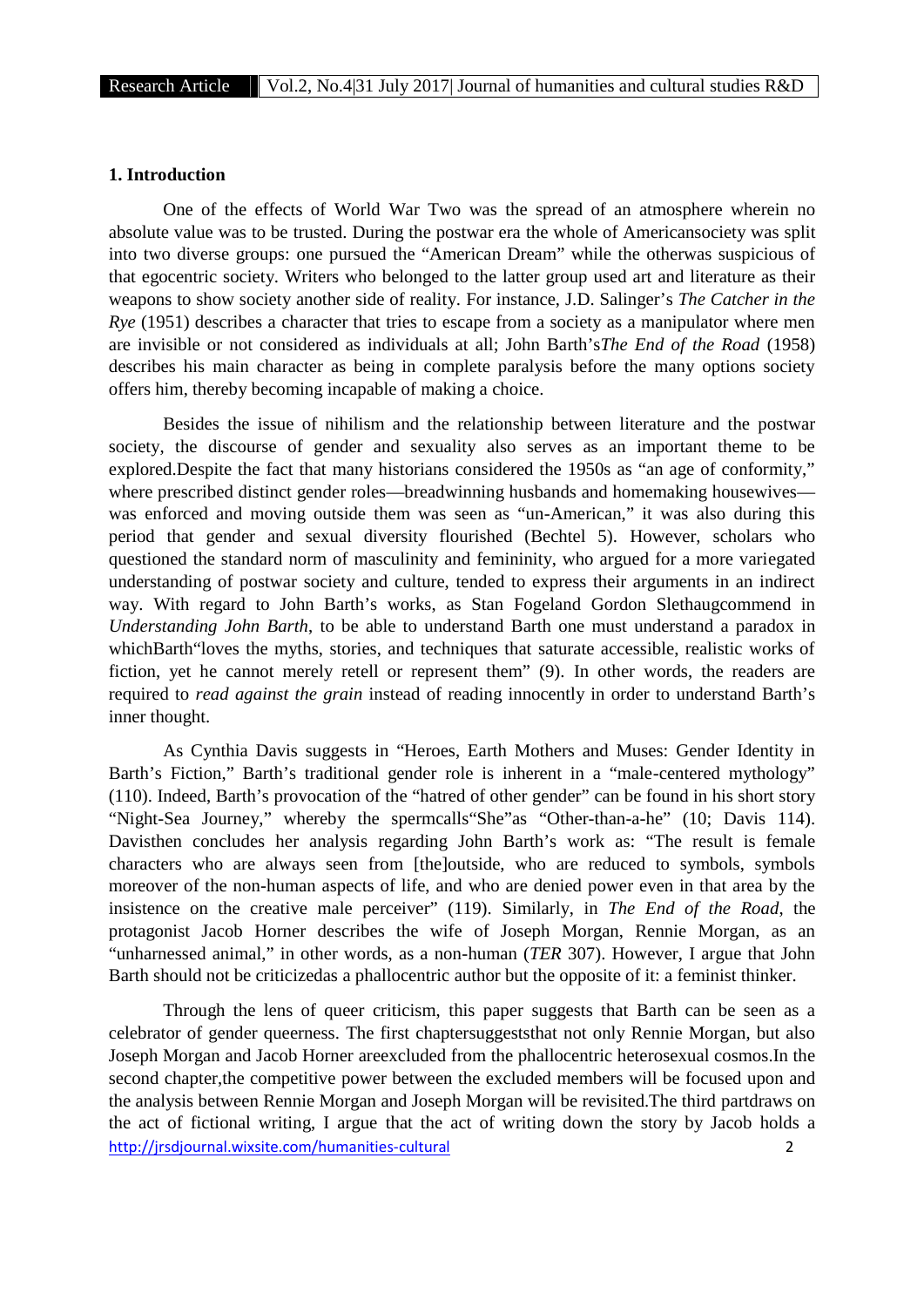transcendentfunction in the novel, in whichthedead character is given a 'life' and *reborn* as a real being in the world of fiction.

### **2. Outside the Phallocentric Heterosexual Cosmos**

John Barth's The End of the Road unfolds the complex love triangle between the Morgan couple and Jacob Horner in Wicomico County, Maryland. Regarding this relationship structure, Hebert. P. Smith sees it as a "logical paradigm," with Jacob Horner and Joe Morgan as "representatives of conflicting ethical positions" and Rennie Morgan as an "ethical vacuum, waiting to be filled by the winner" (72). Based on this,Davis comes to criticize Rennie as valueless in two aspects: "unpossessed, she is 'empty,' waiting for the chooser to confer value on her; once possessed, she loses her appeal and becomes a burden" (112).In the novel, this status of Rennie is emphasized by Jacob's description that "I think Rennie's attraction for me lay in the fact that […] she had peered deeply into her self and had found *nothing*" (*TER* 316). Based on this, Smith stresses that Rennie's symbolic quality is shown by the fact that "Once the adultery has been consummated, Rennie is no longer the central concern" of the men (75). Davis further closes the case by noting, "Barth's men are human types, choosers and definers" while Barth's women are "the reality-figure to men"; "by separating women from men, he posits a self-Other distinction in which women are always Other" (114).

However, this paper suggests an alternative viewpoint through the lens of queer feminism. Drawing on Luce Irigaray's concept, Anna Schober emphasizes that in the cosmos of the One, in other words, the phallocentric discourse, "the female, as excluded, sustains the functioning of the discourse" (4). Furthermore, by linking Judith Butler's conception that outside of the phallocentric order there are also the lesbian and the homosexual, a conception, in which a competition between the "feminine" and the "homosexual" emerges in the sphere of the excluded Other, can be made (Butler 1993: 51; Schober4). As Davis Morrell notes in his book *John Barth: An Introduction,* "you need a woman between to be the catalyst for the reaction between the two males so that you can work out your dialectic." Thus one comes to understand thatRennie's role is to sustain therelationshipbetween Jacob and Joseph; she is the main part of thelove triangle (20). Here, however, it is necessary not to forget that both Jacob and Joseph are also excluded from the phallocentric heterosexual cosmos due to their homosexual proclivities toward each other.

In *Psychoanalytic Study of the Double in Literature*, Robert Rogers claims that Joseph has deviant tendencies: his "'reasoned' facade about taking marriage seriously...masks sadistic, masochistic, voyeuristic, and homosexual proclivities, as his fanatical probing of the intimate 'fact' of Jacob's sexual relationship with Rennie reveals plainly enough" (170-171; qtd. in Harris 34). Indeed, Joseph's deviant tendencies are obvious as he abuses Rennie psychically and mentally tortures her by forcing her to commit adultery with Jacob multiple times. Regarding this, Jacob claims: "Perversity? I don't know, Joe. If I see anything perverse it's you sending Rennie up to my place now" (*TER* 393). Also, Joseph's behavior toward sex seems to be very pragmatic. When he first met Rennie, he had been able to bathe Rennie, he slept beside her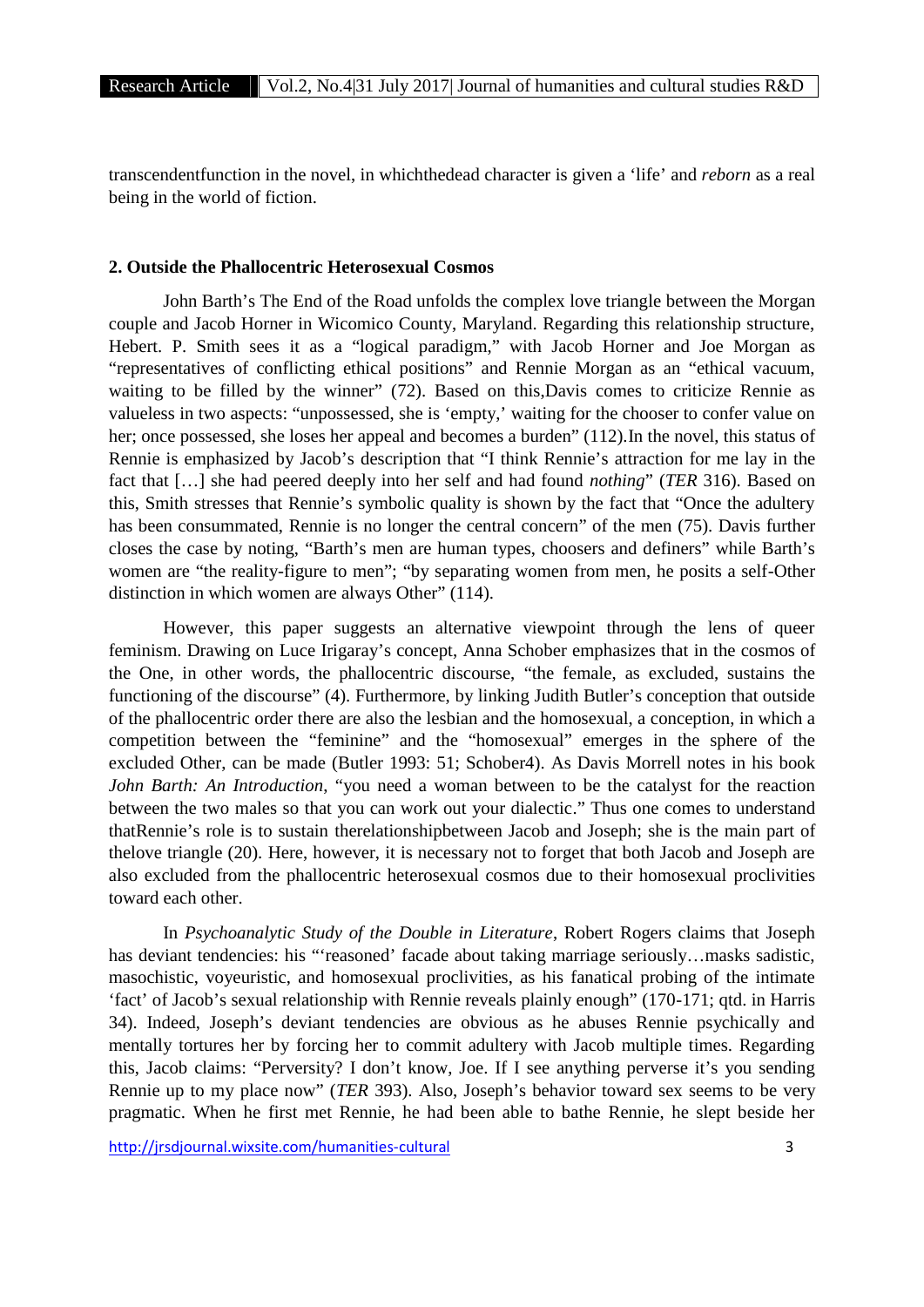without touching her, and he only made love to her when she decided to completely "erase" herself in order to follow his principles (*TER* 311). His tender behavior to Rennie seems to be for the purpose of developing the feeling of guilt in her in order to make her confess her weakness and dependence on him, instead of love.Apparently, this kind of artificial love and sexual relationship cannot satisfy Joseph's need, as he would not have to masturbate alone if he were sexually fulfilled.

Joseph's sadistic, masochistic, voyeuristic and homosexual proclivities also can be found in Jacob as well. Jacob's voyeurism is exhibited when he induces Rennie to spy on Joseph: "you mean you never spy on people when they're alone? It's wonderful! Come on, be a sneak! It's the most unfair thing you can do to a person" (*ER* 319). The scene whereinJake masturbates secretly in the college further emphasizes this proclivity: "I lounged in my office with a magnificent erection, wallowing in my position, and watched with propriety eye the parade of young things passing my doors" (*TER*343). Also, Jacob's sadistic tendency is significant when he is in "Rennie-torturing mood"—"her suffering exerted a powerful physical attraction on me" (*TER* 372, 374). Besides that, it is the imposed relationship by Joseph on Jacob and Rennie that serves as a root of Jake's motivation for committing adultery with Rennie, as he claims that the sex withRennie to him is meaningless: "The whole business was without significance to me. I have no idea what was on Rennie's mind—and no wish to penetrate until afterward her characteristic taciturnity—but I know that my own was empty" (*TER*348). In fact, Jacob only becomes excited when the repetition of their sexual affairs is marked by irony and sarcasm. Thus, "the more [Rennie] professed to take the [adultery] lightly, the graver it seemed to [Jacob]"; "the happier [Rennie] grew, the more glum [Jacob] became" (*TER* 378). After the adultery is committed, what concerns Jacob the most is Joseph's dismissal of him: "my fear of his disappointment in me, his disapproval of me, and his disgust with me," which emphasizes that it is not Rennie but Joseph who owns a primary position inside Jacob (*TER* 352). When Joe announces that the Colt fortyfive is fully loaded and ready to be used, instead of being shocked or afraid, Jake is "thrilled" and even exclaims, "It was Joe Morgan, after all, that I loved," revealing his masochistic, homosexual implications toward Joseph (*TER* 394). The homosexual implication between Jacob and Joseph further explains why Joseph neither shoots Jacob nor denounces his cuckolding behavior to the others after Rennie dies. At the end of the story, the only act Joseph commits towards Jacob is to ask him on the phone: "What do you think about things?" (*TER* 442). Supposedly, what lies under the word "things" is the homosexual implication between them.

In short, the main three characters in the novel, which include Rennie Morgan, Jacob Horner and Joseph Morgan, are considered as being excluded from the heterosexual phallocentric cosmos. In fact, they are set into a position to compete with one another in order to gain the authority outside the cosmos of One.

### **3. Chaos among the Excluded Others**

#### **3.1 Gender Transcendence of Rennie Morgan**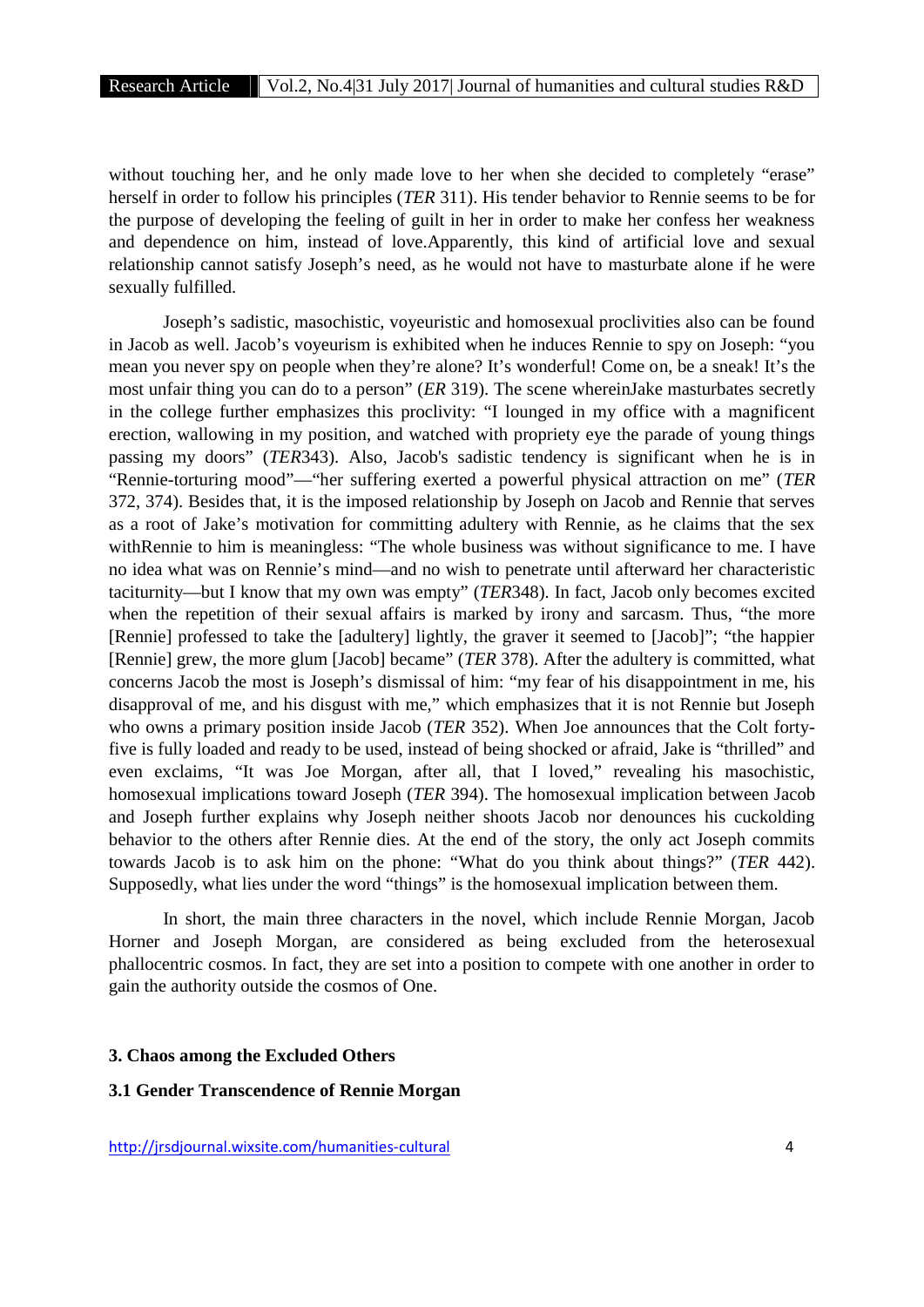Before the intervention of Jacob—"the devil's advocate"—into the Morgans' life, the Morgan couple lives under an order created by Joseph Morgan, whom Rennie refers to as"God" (*TER*313, 312). Indeed, Joseph Morgan symbolizes the Christian God: "strong, correct, superior, with the power of punishment in his hands, an uncommon and bright intelligence to which everything must have a reason or an explanation" (Ditterich 58). Like the biblical God, Joseph offers Rennie a reason for living. Rennie is given free will but she must be tested. Here comes the Devil, Jacob Horner, who is clever, persuasive and dares to argue against the God-like Joseph. Ironically, it is the Devil "Horner" who respects Rennie Morgan's discipline and logic and encourages her to risk her sense of absolutes. These "horns" that Jake puts into Rennieassist her in overcoming the inferiority she feels about herselfdue to Joseph's existence: "I don't think I'll ever really get to be what Joe wants—I'll always be uncertain, and he'll always be able to explain his positions better than I can" (*TER* 311). Moreover, these "horns" evokeRennie's individuality and originality, which is presented during the horse-riding lesson with Jacob.

"On horseback […] it was a pleasure to see her strong, rather heavy body sitting perfectly controlled in the saddle […] her cheeks ruddy in the wind, her brown eyes flashing, her short-cropped blond hair bright in the sun. At such times she assumed a strong kind of beauty." (*TER*304)

This "strong kind of beauty" that Rennie presents strongly attracts Jacob as it emphasizes not only the process when Rennie transforms herself from a horse/object to a rider/subject, but also the moment when she transcends the traditional gender boundary. On page 43 of "The origins of 'queer studies' in postwar Japan," Hitoshi Ishida, Mark McLelland and Takanori Murakami emphasize,

[the image of] "horse-riding women" are associated with lesbianism due to the 'active' nature of the pursuit as well as its unconventionality (*Kitankurabu* 1961). It was also connected to FtM cross-dressing on account of the masculine nature of riding clothes (*Kitankurabu* 1953a), and it was frequently discussed in terms of sadism due to its association with the 'lashing of the whip' (*Kitankurabu* 1954).

Indeed, descriptions like "strong, rather heavy body" and "short-cropped blond hair" imply a strong sense of masculinity and together with her 'active' role in guiding Jacob how to ride a horse, it is possible to interpret Rennie as a female-to-male cross-dresser while she is on top of a horse. Interestingly, Rennie once again performs this 'active' behavior—riding on top of him during sexual intercourse with Jacob, which, was never practiced by her with her legal husband, Joseph Morgan. Hence, the subjectification of Rennie Morgan is deeply associated with the horse-riding lessons and the sexual intercourse with Jacob Horner.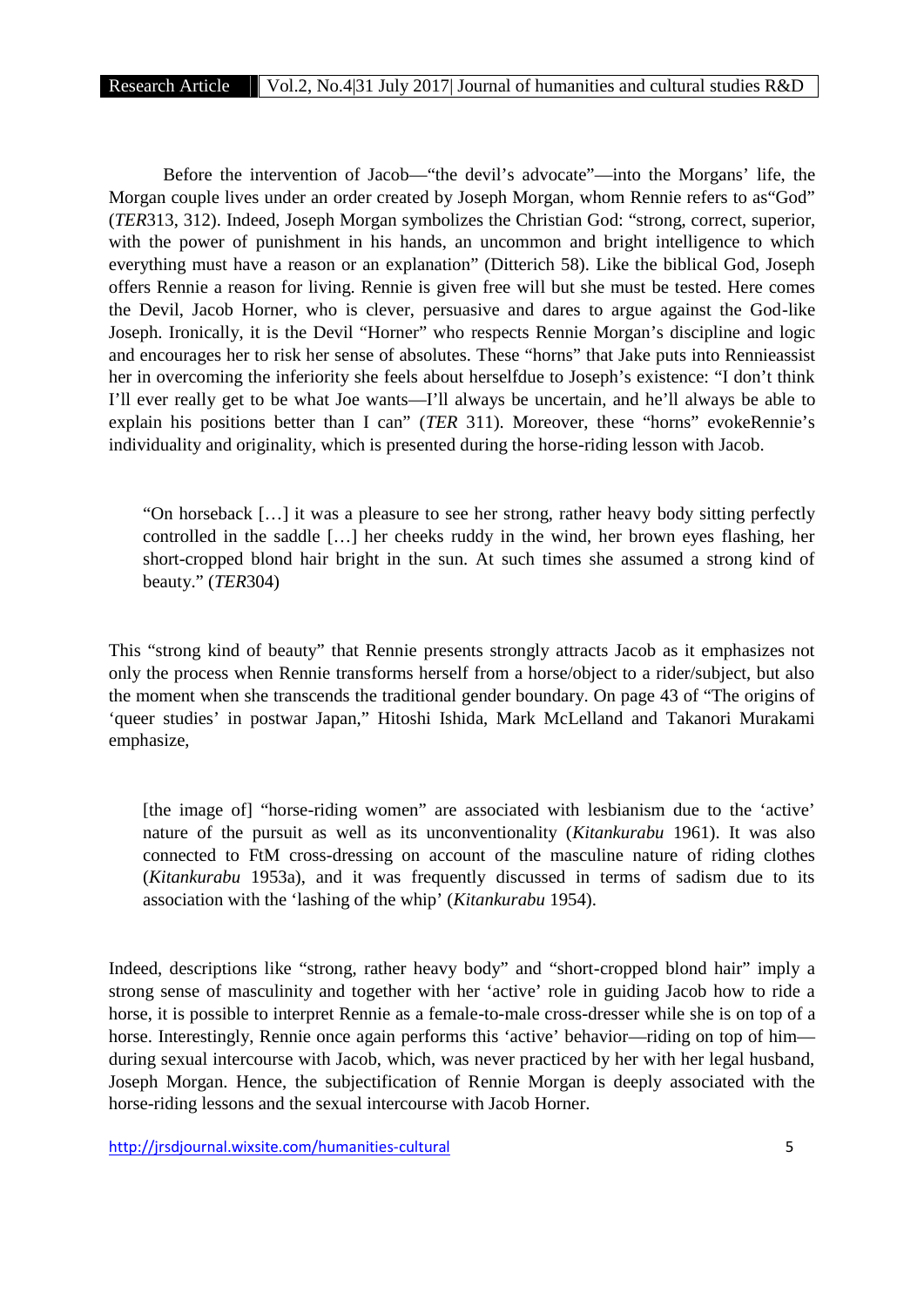Supposedly, the act of parodying Rennie's femininity through the act of horse ridingserves an important role in interrupting the traditional gender binary.Byparodying gender performance, the structure of gender binary can be weakened and thus a multiplication of the sexes may be achieved. From this aspect, it is possible to claim that John Barth's queering of Rennieis for the purpose of destabilizing the naturalness of gender.

# **3.2 Attempted Annihilation of Joseph Morgan**

It is suggested that after experiencing the process of gender transcendence through the horse-riding lessons with Jacob, Rennie Morgan can no longer fit into "the Morgan cosmos" or Joseph's "version" of Rennie due to the development of her subjectivity (*TER* 362). This transformation leads to the annihilation of Rennieby her husband. Another reason that increases Joseph's impulse to annihilate Rennie is that Rennie'spregnancy is caused by nothing but his abusive behavior towards his wife: forcing his wife to have sex with another man.Moreover, the abusive behavior towards Rennie by Joseph could be analyzed as Joseph's attempt to hide the homosexual implication between himself and Jacob. Acknowledging that all of these will result in the ruin of his social position in 1950s America, where the society is mainly dominated by the discourse of heterosexuality, an idea that both the child and the mother of the child must to be annihilated appears in Joseph's mind and leads him to take action.

If one follows Jacob's description that "At a few minutes before nine o'clock I went to get Rennie, and found her and Joe just finishing a late dinner by candlelight," one finds out that the late candlelight dinner that Joseph prepares for Rennie is awfully suspicious, as normally the Morgan family will have their dinner before six thirty and at six-thirty the kids will go to bed (*TER* 431). However, this night Joseph has changed the dinner time, which leads one to deduce that after the kids have gone to bed at six-thirty, there will be no witnesses to his attempted murder. Also, it is suspected that the creation of a romantic atmosphere serves as a mask to hide Joseph's attempted murder, as we know that Joseph who sees reason as an absolute, who puts only a minimal amount of furniture in the house, is far from being romantic. Thus, his romantic act represents something *abnormal*. However, one does not know of Joseph's attempt until the Doctor (abortionist) claims that "She must have eaten a big meal before she came out here"; "She should've known better. Vomited it up from the ether and then aspirated it into her lungs" (*TER* 436). Thus, one comes to realize that it is the "hot dogs and sauerkraut" that are served by Joseph that kill Rennie(*TER* 431). As we know, a hot dog resembles the basic shape of a phallus and therefore evokes a connection to male sexuality and power, which leads us to conclude that, metaphorically, Rennie's death is the result of joseph's destructive phallic power. More specifically, Rennie'sdeath is caused by multiple penetrations: Jake's and Joe's phallus in routine; the "curette" that is used by the Doctor during the abortion; and prior to that, the Colt forty-five that Joe owns, which functions as a phallocentric tool to (de)stabilize the structure of their relationship: "a perfect equilateral triangle, with the gun in the center" (*TER* 395).

Although Joseph has the guts to plan a murder, he has no guts to face its consequences. His refusal to go with Rennie shows his fear of losing his rational side or his fear of encountering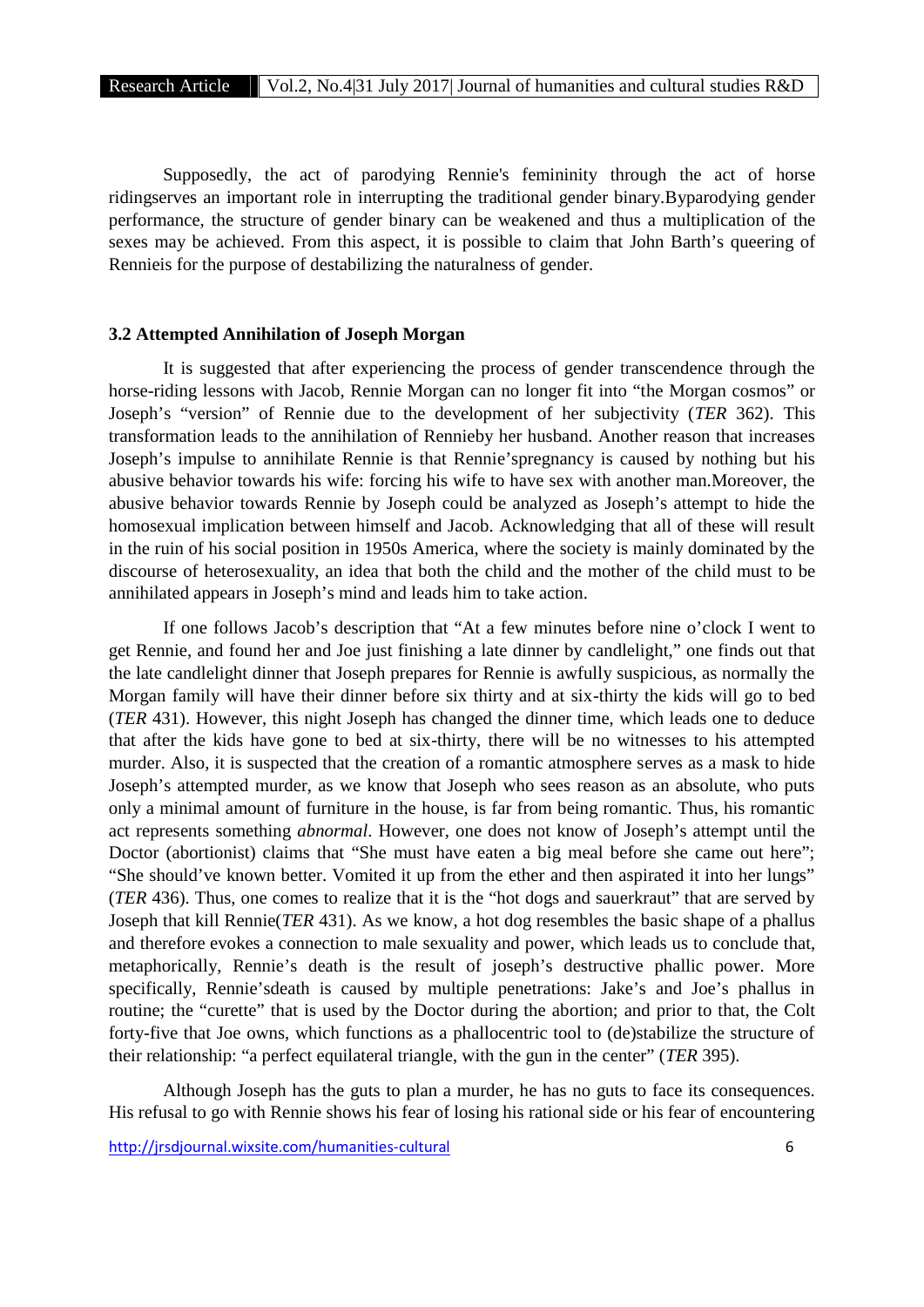his emotional side. By excluding himself from Rennie's abortion, Joseph is able to create a false conception that everything is Jacob's fault as he had cuckolded him by making Rennie pregnant. Joseph seems to ignore the fact that "there's about one chance in four" that he could be the father of the child too, as it is he who forces his wife to have sex with both Jacob and himself at the same time (they even wear the same brand of condom), which eventually makes Rennie pregnant(*TER*396). If one must inquire into the parties who should feel guilty forRennie'spregnancy, which eventually leads to her death, it is both Jacob and Joseph. This argument is supported by Rennie's description that "I can even imagine him bringing me right back up here and coming up himself to make sure—" (*TER* 374); "Please, *please*, either throw me out or rape me, Jake!" (*TER*375). Thus, an assumption can be made here: if Jacob is the one who physically rapes Rennie, then it is Joseph who mentally rapes Rennie.

While Joseph Morgan excludes himself completely from seeing the suffering of Rennie, Jacob encounters Rennie'sfear, suffering, and death, which is considered to be enough to traumatize him:

During the early stages […] Jake's tear-filled eyes prevent him from seeing Rennie. When she begins bleeding he is barely able to swallow the vomit that rushes to his mouth; he begins to "catch Rennie's fear" (434). Upon her death, he is "stunned past weeping" (436), as shock immediately sets in. "Fighting nausea and faintness" (436), he is unable to speak. Finally, entirely in the grip of emotions unmediated by reason, he falls into a dead faint. (Harris 37)

Considered paralyzed by the whole process of watching Rennie's death, Jacob is incapable of doing anything but listen to the Doctor's instruction, by which he leaves Rennie's body to Joseph and prepares himself to join the Remobilization Farm as a permanent resident. The story ends with Jacob saying "Terminal" to the taxi driver, which leads the reader to think that this is *the end* of the chaos (*TER* 442). As to Joseph, it is claimed that he was fired due to the intolerance of the rumors of his wife's abortion in 1950s American society. After all, it is Joseph's attempted murder that leads him to the path of self-annihilation: he no longer belongs to the mainstream cosmos at that time.

#### **4. Fictional Transcendence of Rennie Morgan**

With regard to Jacob's life afterward, according to John Barth's *Letters*, Jacob had moved to the Farm in Ontario Canada and before that, Lily Dale, New York (18). It is claimed that Jacob has had a "bilateral vasectomy" in order to reduce his threat to others (Dyer 59). Jacob usually spends his time preparing daily almanac cards and rocking on the porch (Dyer 59). As to Joe Morgan, Tombo X, the Doctor's assistant, reports that Joseph had arrived in the Remobilization Farm in 1969 and presented his "ultimatum" to Jacob Horner: "You're going to *Rewrite History*,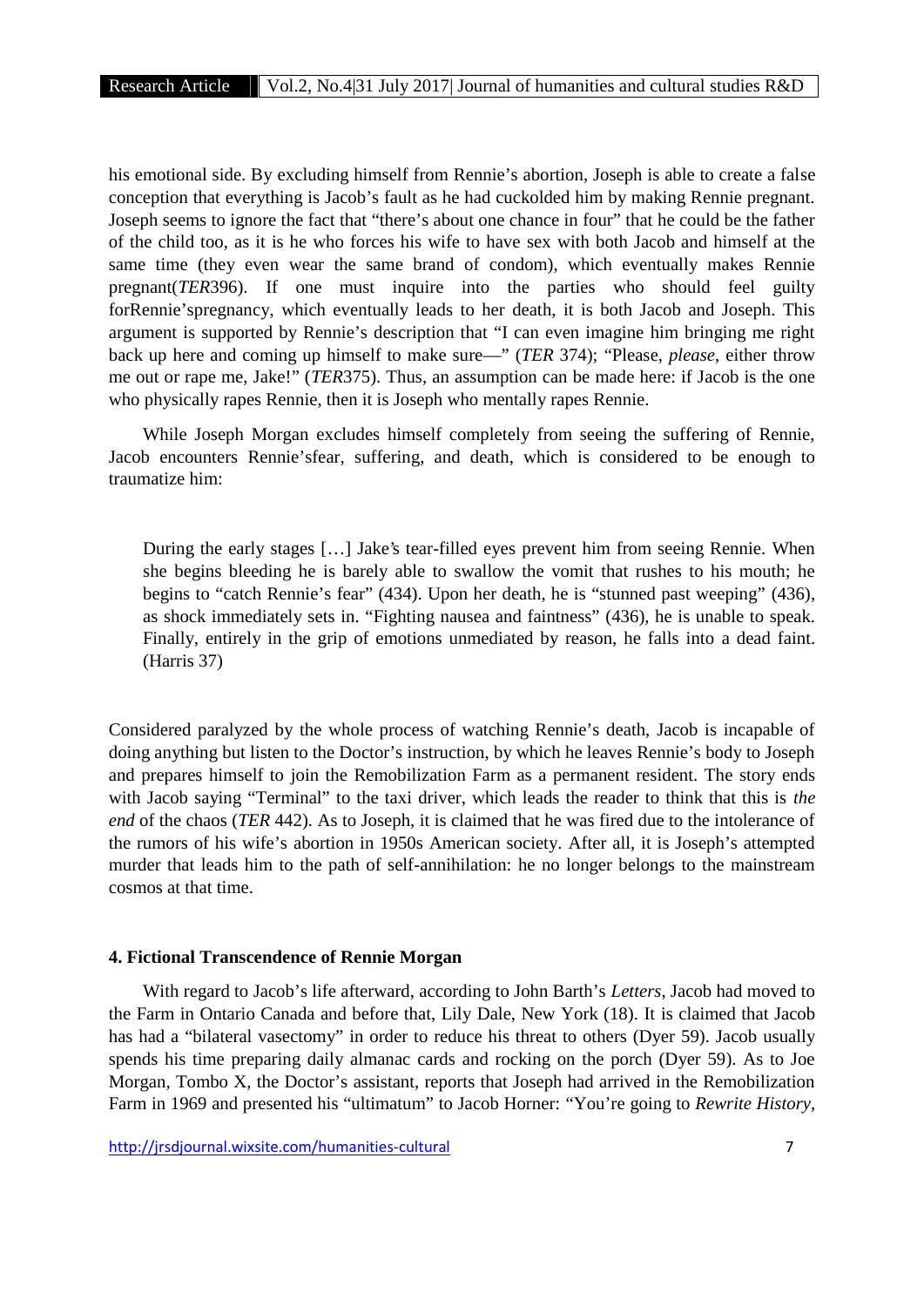Horner. You're going to *Change the Past*. You're going to *Bring Rennie Back to Life*" (*Letters* 20). Ever since then, Joseph has become a member of the Farm (Dyer 59).

Drawing on Joe's ultimatum, even though in Barth's *Letters* it is written that "Rennie Morgan, […] and her unborn child, perhaps legitimate, remained dead," one should be able to argue that the creation of *The End of the Road* serves as the rebirth of the fictional Rennie Morgan, the Earth Mother myth(19). According to Dorothy Astoria, the word "Rennie" in Latin language means "reborn" and in a symbolic world, death carries the connotation of rebirth (245). As to the connection between Rennie and the Earth Mother, a brief look at the description below will help one to understand:

Barth contributes no energetic will to women, no identity that she can choose as a man does, no completed sense of self; but he gives her the power of inertia, of being preceding definition. She is the blank reality that must be given a human face—a man's. […] finally she represents […] a larger reality of failure and morality that he must face and name without completely controlling...This depiction of female characters is progressively clarified by Barth's development of an "Earth Mother" type. (*Gender Studies* 113)

Descriptions such as "the power of inertia," "the blank reality," and "a larger reality" are crucial in promoting Rennie's Earth Mother power: "a power that representsthe cycle of life and death and the process of cosmic renewal" (Andrews 61). Regarding this, Morell further explains, "you need a woman between to be the *catalyst* for the reaction between the two males so that you can work out your dialectic" (italics mine; 20). That is to say, without Rennie as the catalyst, the Earth Mother, no story or human relationship can be told. In this sense, Rennie represents "the aspect of life that underlies and balances human conceptualization" (Davis113).

While the Earth Mother embodies the creator of life, she also embodies the death goddess: she "demand[s] life in order to give life and require[s] blood sacrifice in order to thrive" (Andrews 61). Thus, it is possible to suggest that the sacrifice of Rennie herself and her unborn child serve as a metaphor for the rebirth of fiction. In other words, the novel is the product of Rennie's blood scarification; the act of writing the tale represents the process of a cosmic renewal of the death. In short, through the process of narrating/writing, the fictional Rennie Morgan is given the so-called*life*. Thus, what the reader can see at the end of the roadis a transcendentallife.

## **5. Conclusion**

John Bath's works are often depicted as phallocentric. In *The End of the Road*, scholars have suggested that the love triangle in the novel dehumanizes the female character, Rennie Morgan, as she serves as a tool to satisfy the desires of both male characters, Joseph Morgan and Jacob Horner. However, through the queer perspective, it becomes possible to interpret the text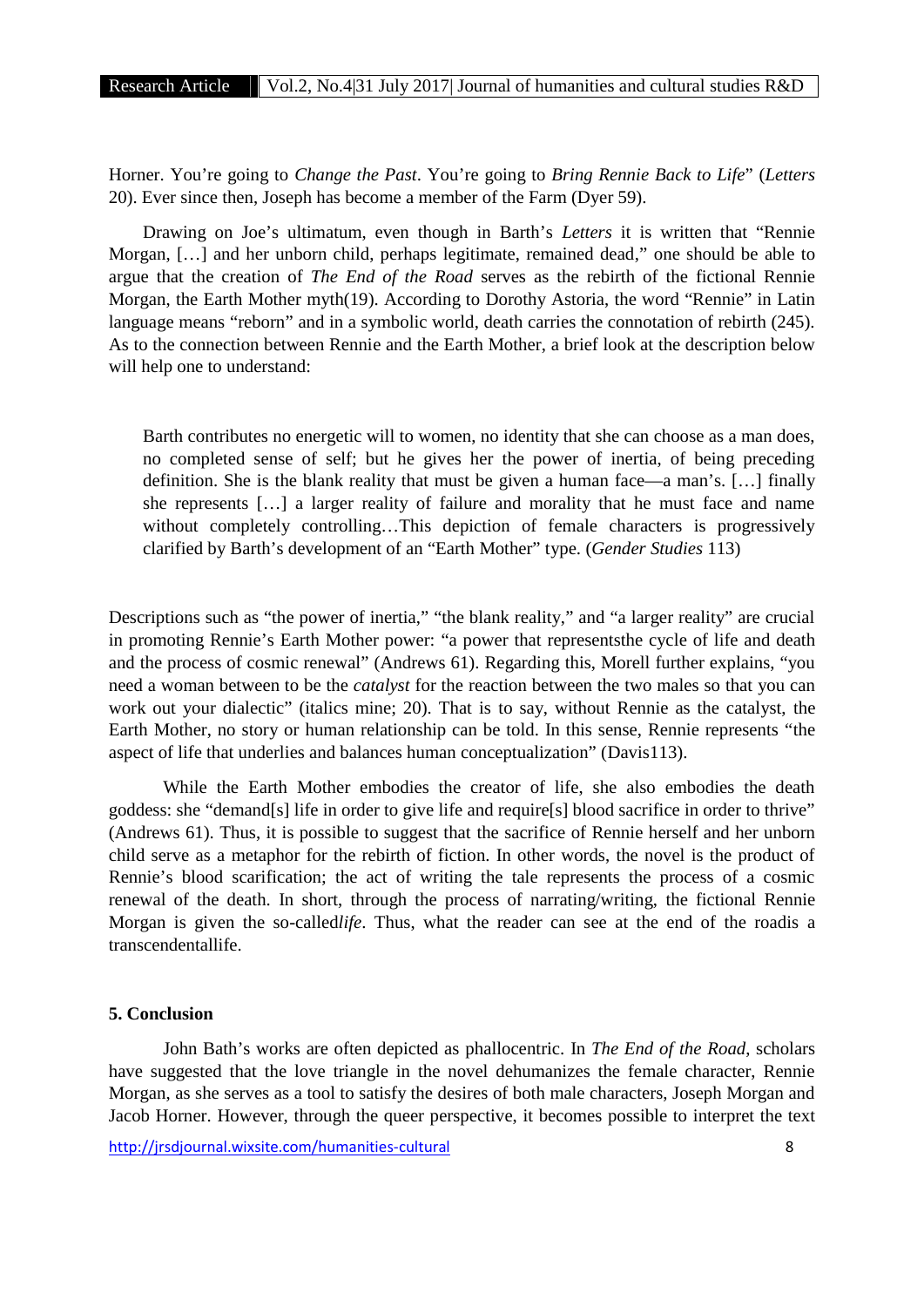differently and suggest a fresh perspective: John Bath as a feminist writer. In the light of queer theories, one discovers that what lies underneath this love triangle is the competitive relationships between the excluded Others. Through the analysis of the homosexual implications between Joseph and Jacob, one comes to understand that both male characters are positioned by Bath at the outside of the phallocentric heterosexual matrix (the cosmos of the One). They actually existin the same cosmos as Rennie, the female Other. While being inside the same cosmos the members become competitive, which results in a total chaos.The origin of the chaos can be referred to Joseph's desire to gain his phallocentric authority. In Joseph eyes, Rennie, who has experienced the process of re-identification (gender transcendence) through the horse-riding practices and has become pregnant, can no longer fit into the Morgan's cosmos. More specifically, Rennie's gender transcendence is seen as a betrayal to Joseph's domination while the possibility of her having Jacob's child is also unacceptable, as Josephmight then become a cuckold husband and loses his social status.Thus, Renniebecomes the target of annihilation. The preparation of a late candlelight dinner right before the abortion by Joseph serves as his motivation to "murder" his wife.In fact, Rennie's death is mainly caused by the hot dogs and sauerkraut that she has eaten an hour ago. In this sense, Rennie is a victim of Joseph's phallic annihilation. Traumatized by Rennie's death, Jacob leaves Wicomoco and lives in a hospital. It is during that time that Jacob starts to write *The End of The Road*. From this aspect, the creation of the novel *The End of the Road* represents the blood scarification of Rennie. However, metaphorically, it is suggested thatthrough the act of writing/narrating,Rennieis brought back to *life*; the process of writing holds a transcendental function in which Rennie Morgan becomes a real being through the creation of *The End of The Road*.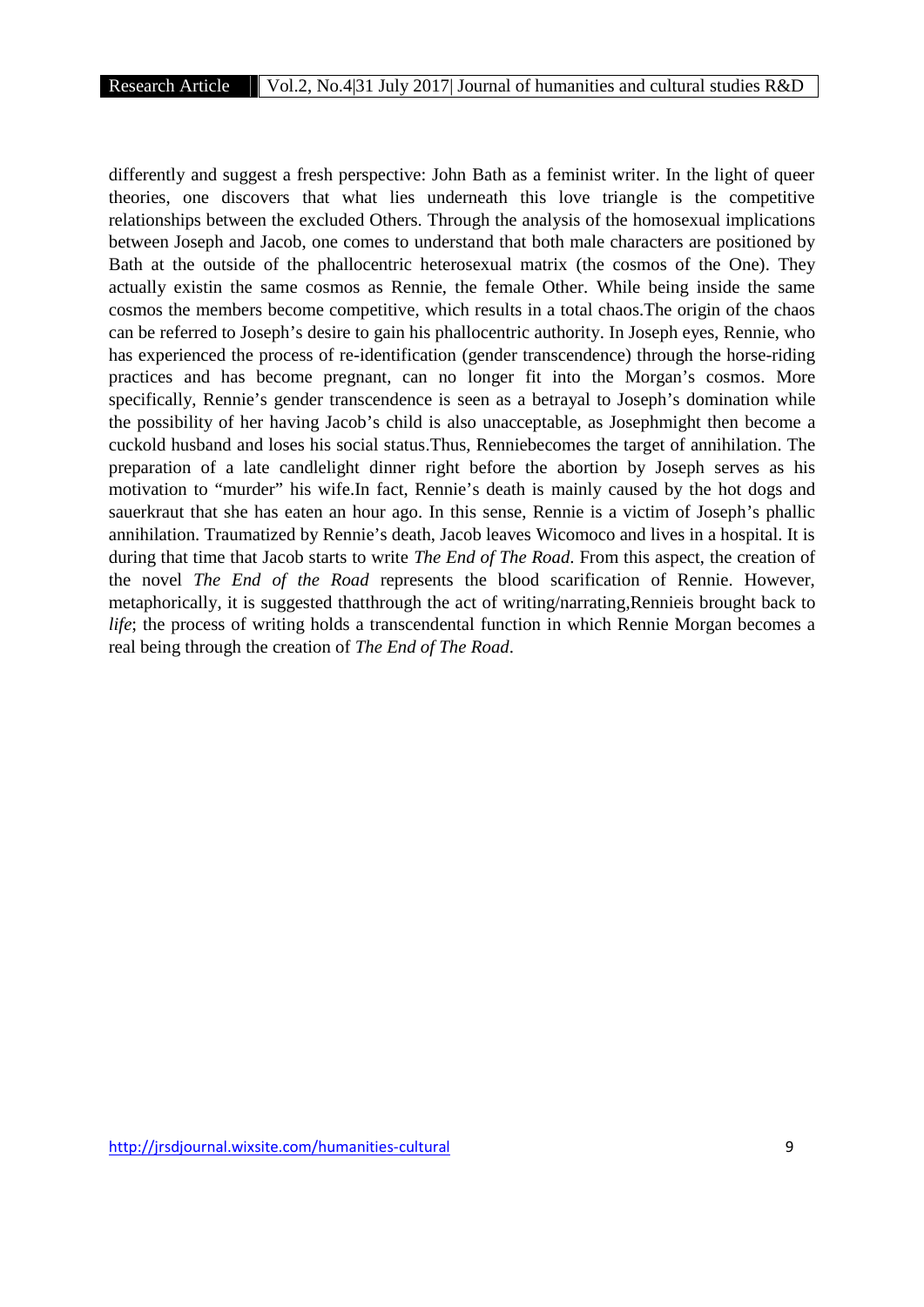#### **References:**

- 1. Andrews, Tamra. *Dictionary of Nature Myths: Legends of the Earth, Sea, and Sky*. New York: Oxford University Press, 2000. Print.
- 2. Astoria, Dorothy. *The Name Book: Over 10,000 Names--Their Meanings, Origins, and Spiritual Significance*. USA: Bethany House, 2008. First printed in 1982.
- 3. Barth, John. *The Floating Opera and The End of the Road*. New York: Anchor Books, 1988. Print.
- *4. ——. Chimera*. New York: Mariner Books, 2001. Print.
- 5. *——.Letters*. New York: G.P. Putnam's Sons, 1979. Print.
- 6. *——.*"Night Sea-Journey."*Lost in the Fun House*. New York: Doubleday, 1968, Print.
- 7. Bechtel, Kenneth J. *Women's Rights in the American Century*. Educational materials for Teaching American History in Anne Arundel County Program. Web. 30 June 2017.
- 8. Butler, Judith. *Gender Trouble. Feminism and the Subversion of Identity*. London and New York: Routledge, 1990. Print.
- 9. *——. Bodies that Matter: On the Discursive Limits of Sex.* New York and London: Routledge, 1993. Print.
- 10. Davis, Cynthia. "Heroes, Earth Mothers and Muses: Gender Identity in Bath's Fiction." *Gender Studies: New Directions in Feminist Criticism.* ed. Judith Spector. Ohio: Bowling Green State University Popular Press, 1986. pp. 110-119. Print.
- **11.** Dekoven, Marianne. *Rich and Strange: Gender, History, Modernism*. Princeton, New Jersey: Princeton University Press, 1991, Print.
- 12. Ditterich, Ejio Jose. "John Barth's *The End of the Road*: An Allegory of the fictional Creation." Brazil: Curitiba, 1990. Print.
- 13. Dyer, Joyce. "Barth's Use of the Bust of Laocoon at The End of the Road."*Southern Literary Journal*, Vol. 19, No. 2, 1987.
- 14. Fogel, Stan, and Slethaug, Gordon. *Understanding John Barth*. Columbia: University of South Carolina Press, 1990. Print.
- 15. Harris, B. Charles. *Passionate Virtuosity: the Fiction of John Barth*. Urbana and Chicago: Illinois University Press, 1983. Print.
- 16. Herbert, F. Smith. "Barth's Endless Road." *Critique*, VI, 2, 1963. Print.
- 17. Irigaray, Luce. *This Sex Which is Not One*. Trans. Catherine Porter and Carolyn Burke. Ithaca, New York: Cornell University Press, 1985, Print.
- 18. Ishida, Hitoshi.,McLelland, Mark., Murakami, Takanori. "The origins of 'queer studies' in postwar Japan." ed. Mark McClelland and RomitDasgupta.*Genders, Transgenders and Sexualities in Japan*. New York: Routledge, 2005. pp. 33-48. Print.
- 19. Morrell, Davis. *John Barth: An Introduction*. Pennsylvania State University Press, 1976. Print.
- 20. Ortega y Gasset, Jose.*Toward a Philosophy of History*.trans. Helene Weyl. Urbana and Chicago: University of Illinois Press, 1941. Print.